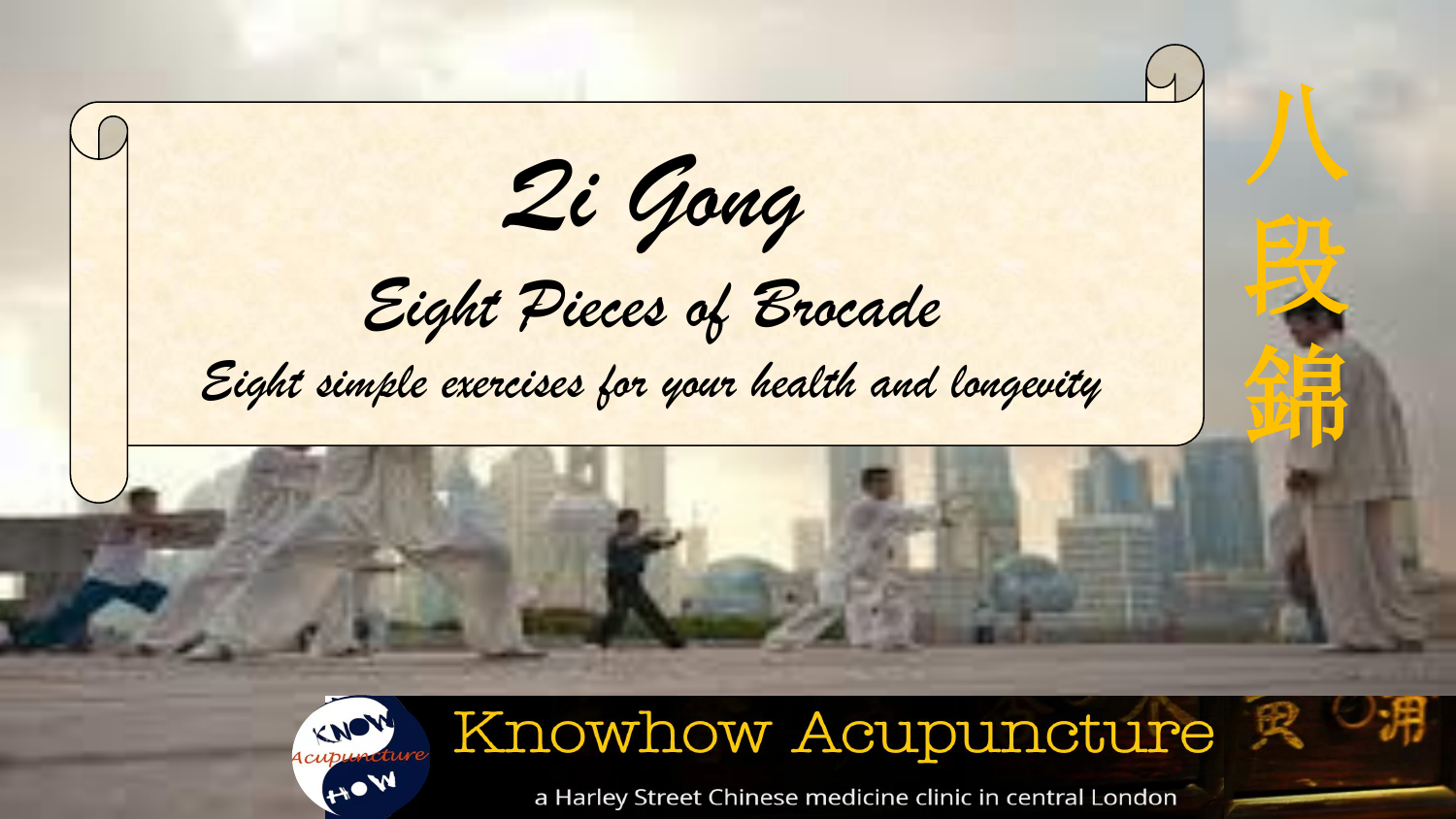# 气 Qi

• The vital life force that flows through the body and is regulated by exercise and by acupuncture.

# 气功 **Qi Gong**

• System of coordinated body posture and movement, breathing, and meditation used to cultivate and balance Qi

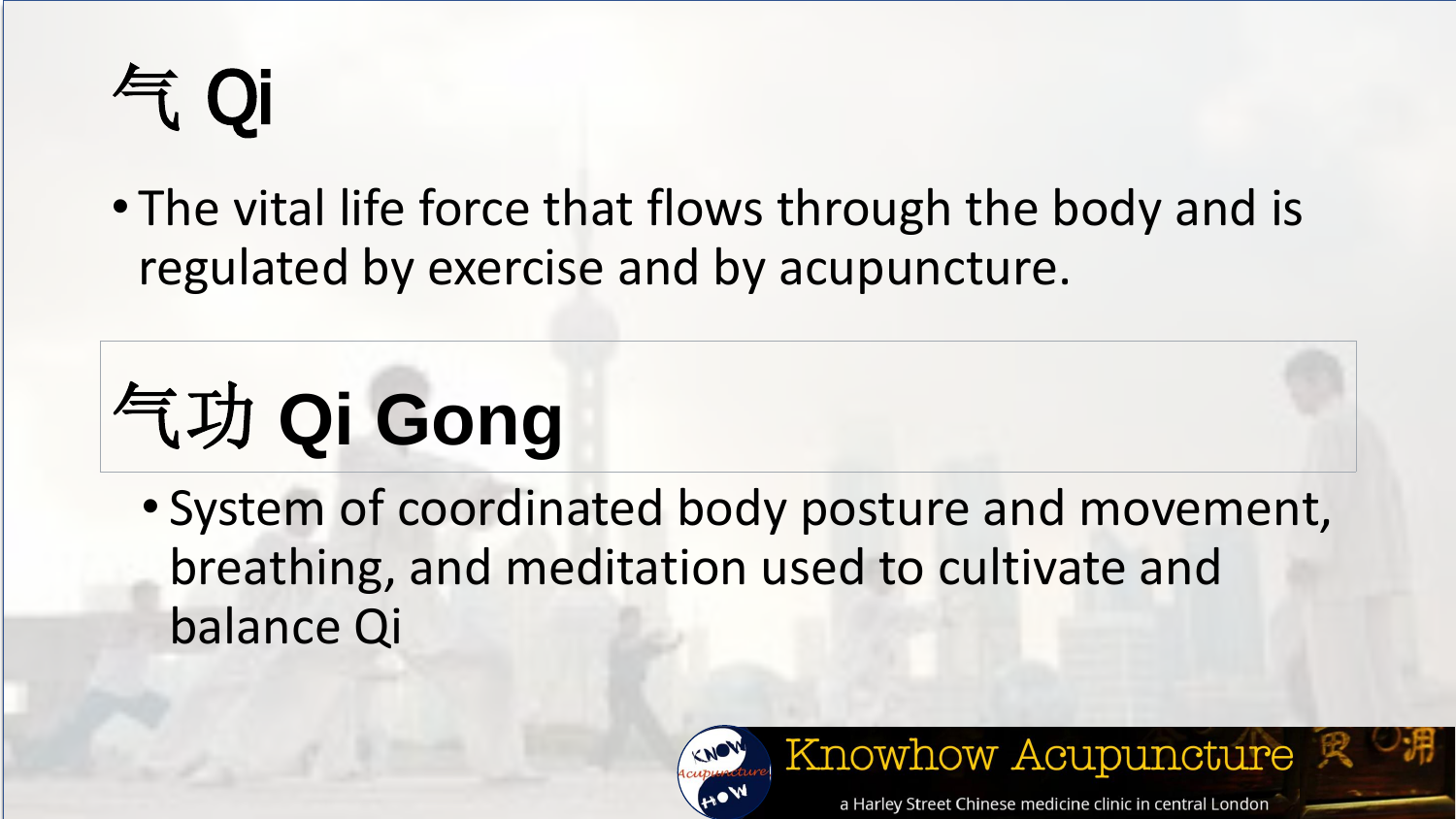## **Benefits of Practicing 8 Brocades in Qigong**

- Ba Duan Jin combines exercise and memory work, which gives you positive outcomes and healthy benefits for your mind, body and spirit.
- It is also good for improving your body balance, respiratory, blood circulation and immune systems.
- •It feels good to stretch out your body, slow down your breathing, and relax your mind. Qigong can help you to relax when life is busy and stressful

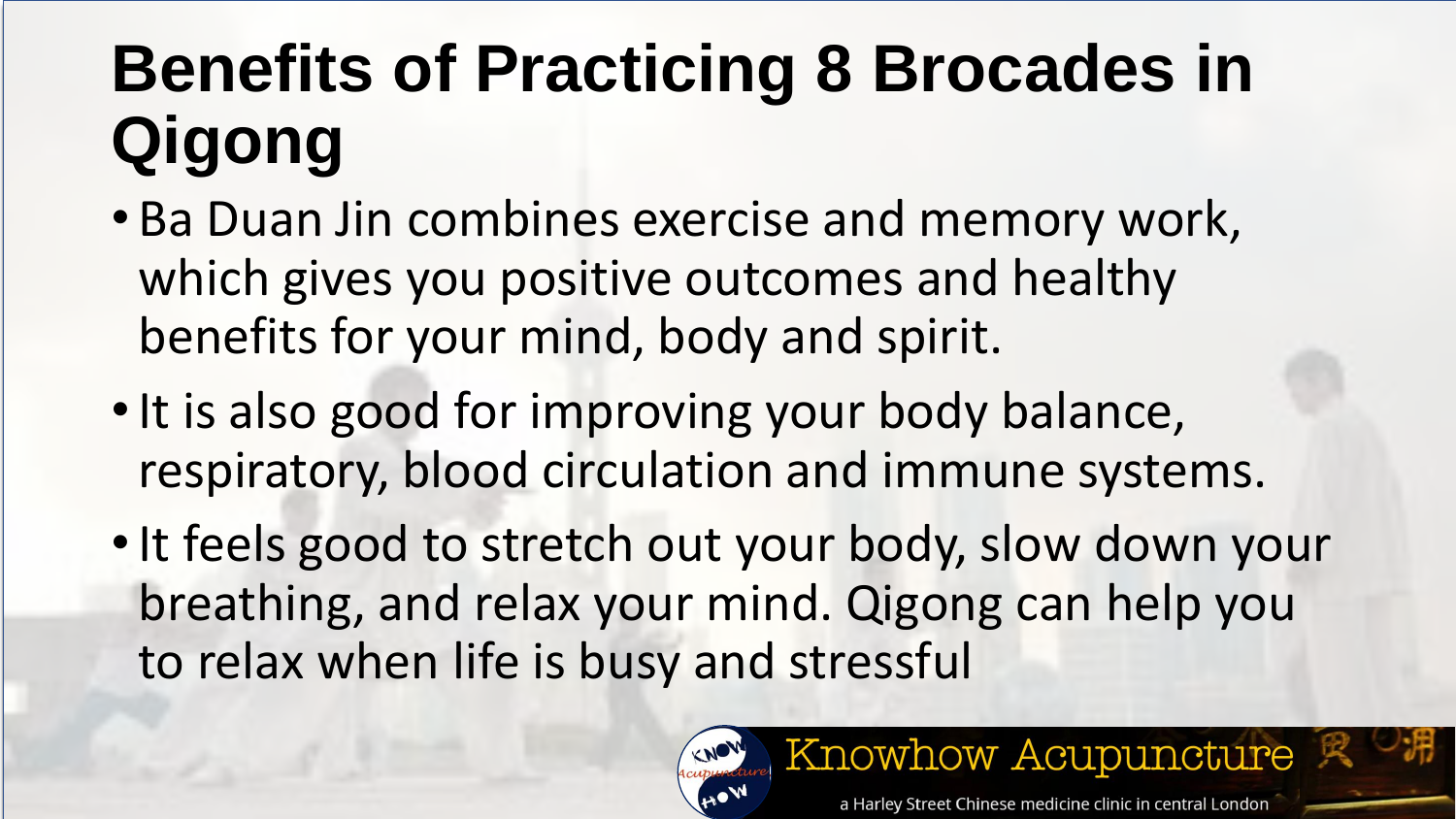

#### **1. Holding the Hands High with Palms Up**

- Hold the hands down with fingers enmeshed
- Move upwards, turning the wrists in front of the face
- Then raise the enmeshed hands as high as possible and stare at the sky.
- Return the hands to the bottom position by swinging separately radially
- **Benefits the flow of water, nutrients and fluid through the body**

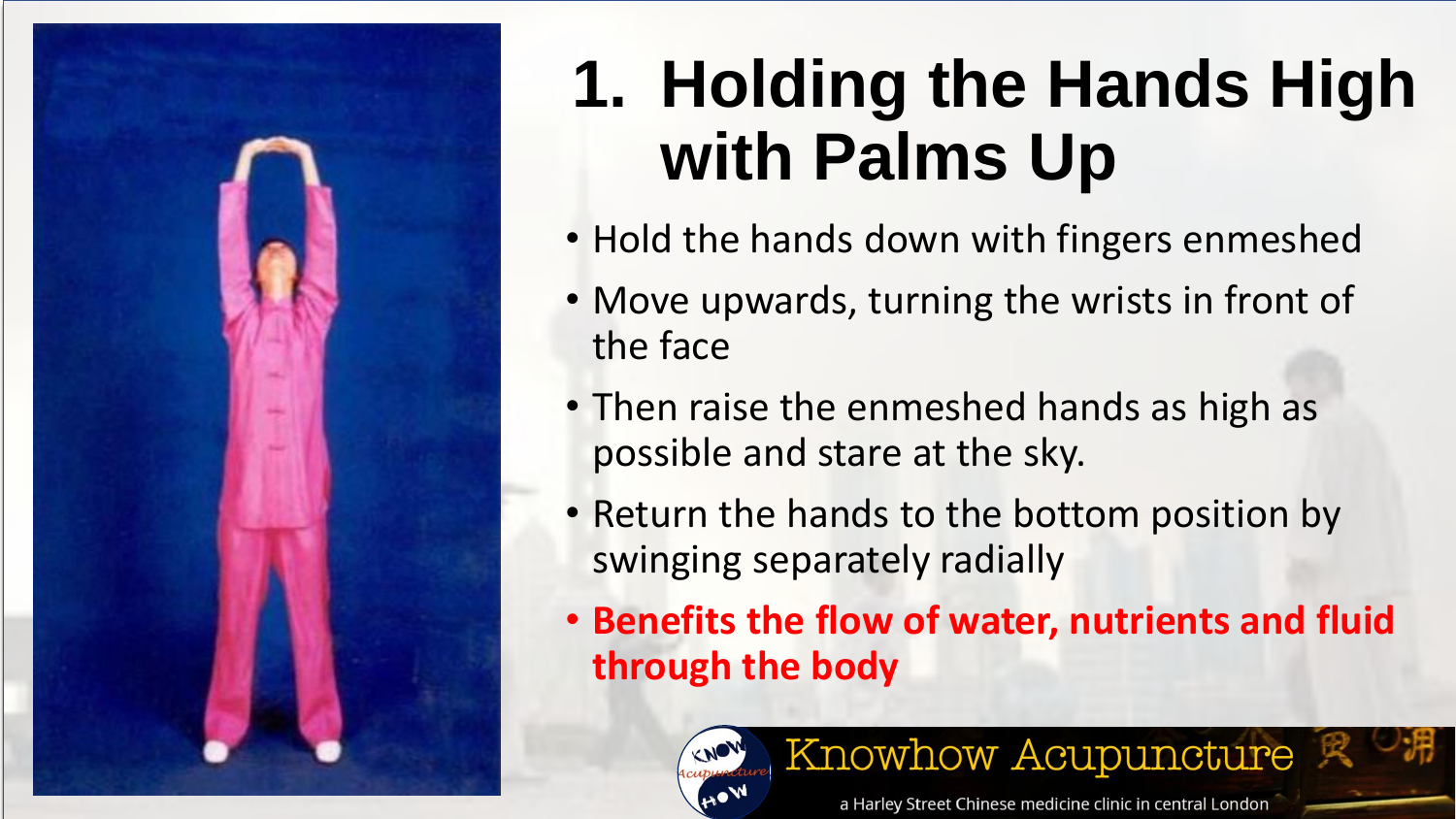

# **2.Posing as an Archer**

- Assume Archer position to the left
- Pull right hand fully back
- Turn to right and move weight to right leg
- Assume Archer position to the right
- **Benefits the lungs by expanding the chest and strengthening the upper body**

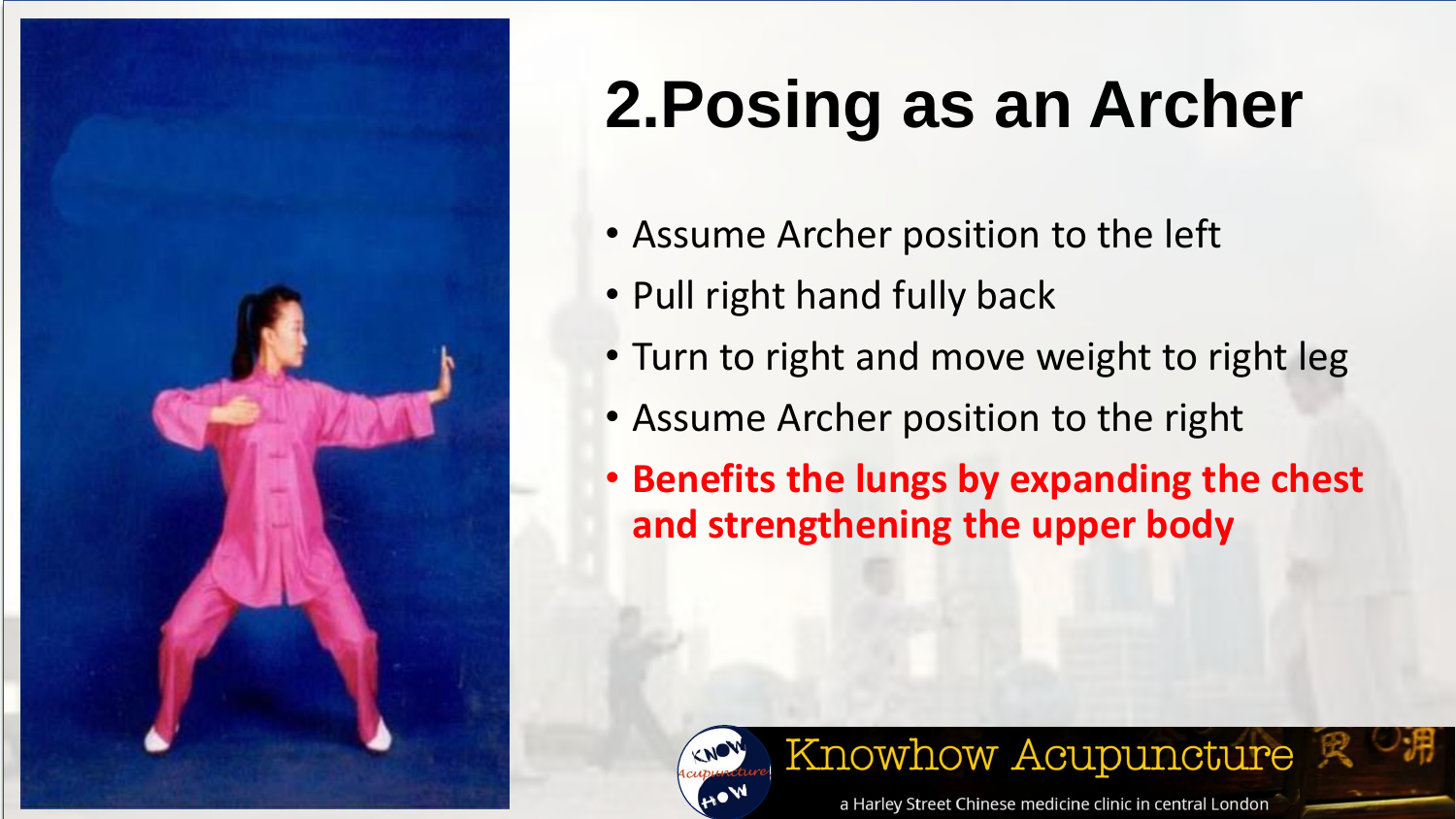

## **3. Hold the hand aloft**

- Hold the right hand high and the left hand down
- Slowly bring the right hand down and the left one up
- **Regulates the functions of Spleen and Stomach**



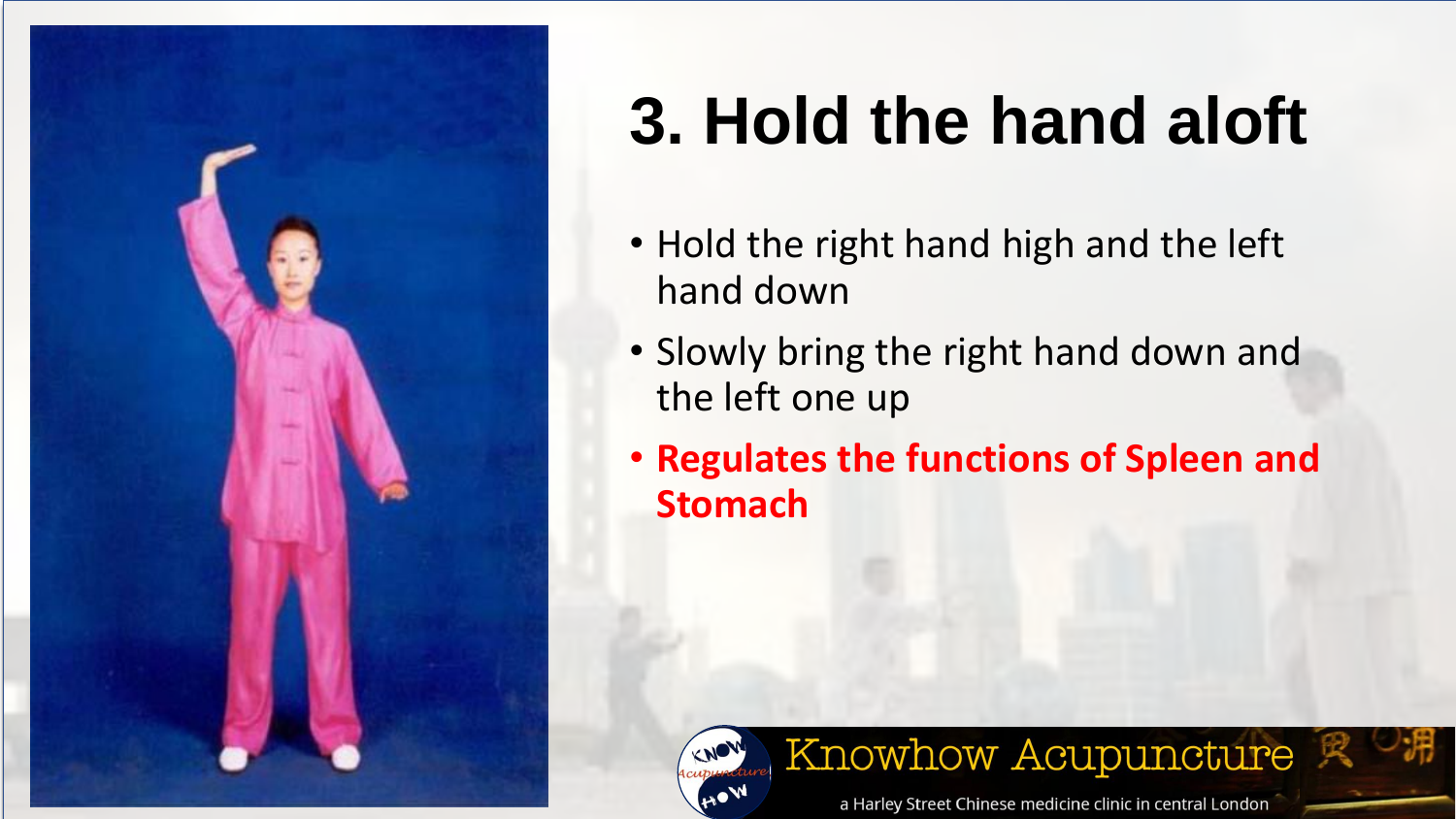

## **4. Looking Backwards**

- Hold your arms outward with fingers extended
- Turn your head fully to the left whilst still facing forward
- Turn your head fully to the right
- **Enrichs the essence and blood, calms the mind and promotes organ function.**

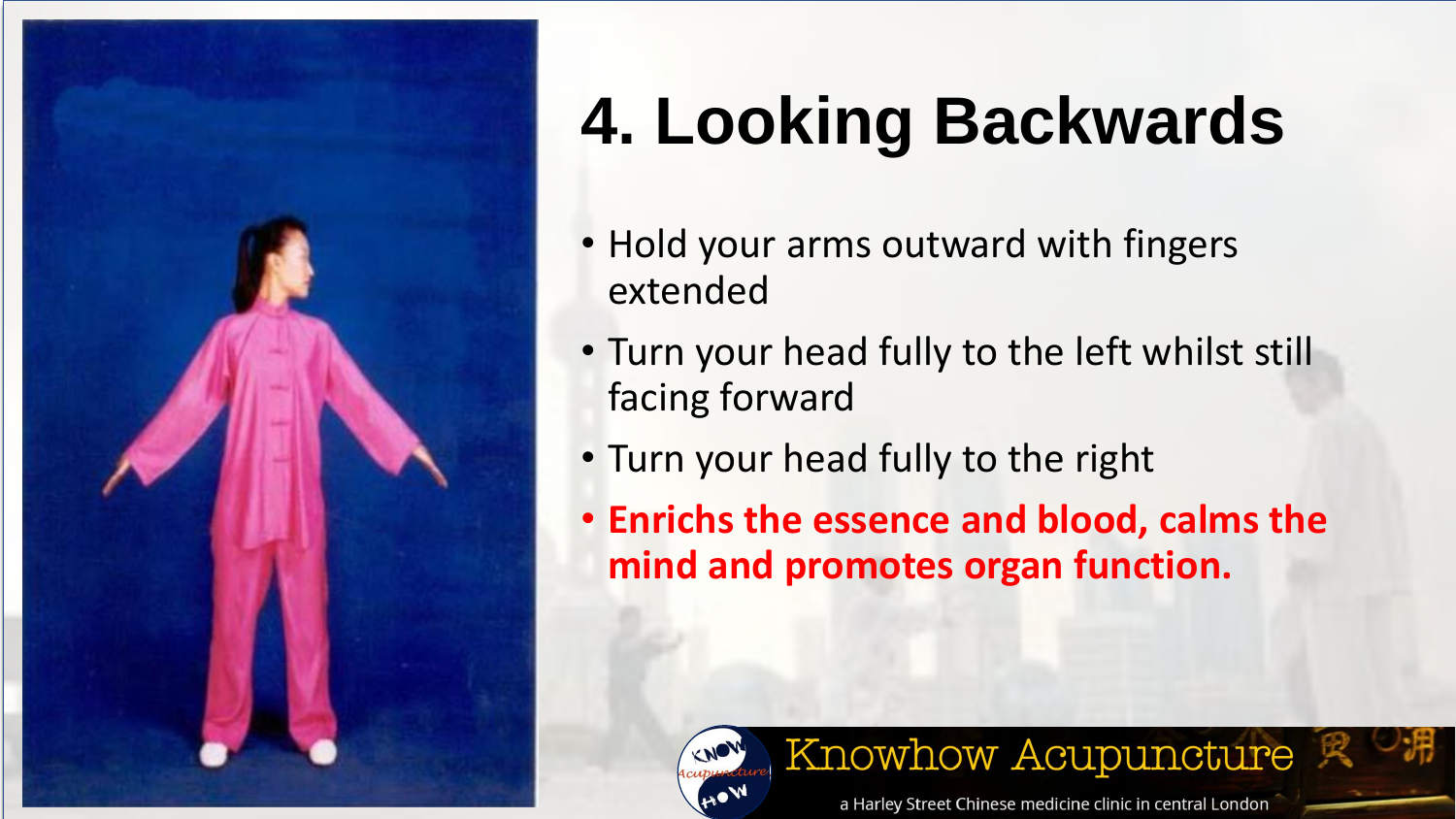

## **5. Swinging the Head and lowering the Body**

- Crouch down and put your hands on your thighs
- Swing your body and your head as far to the left as you can.
- Then bring round to the right
- **Promotes the relationship between heart and kidneys, relieving Stress**

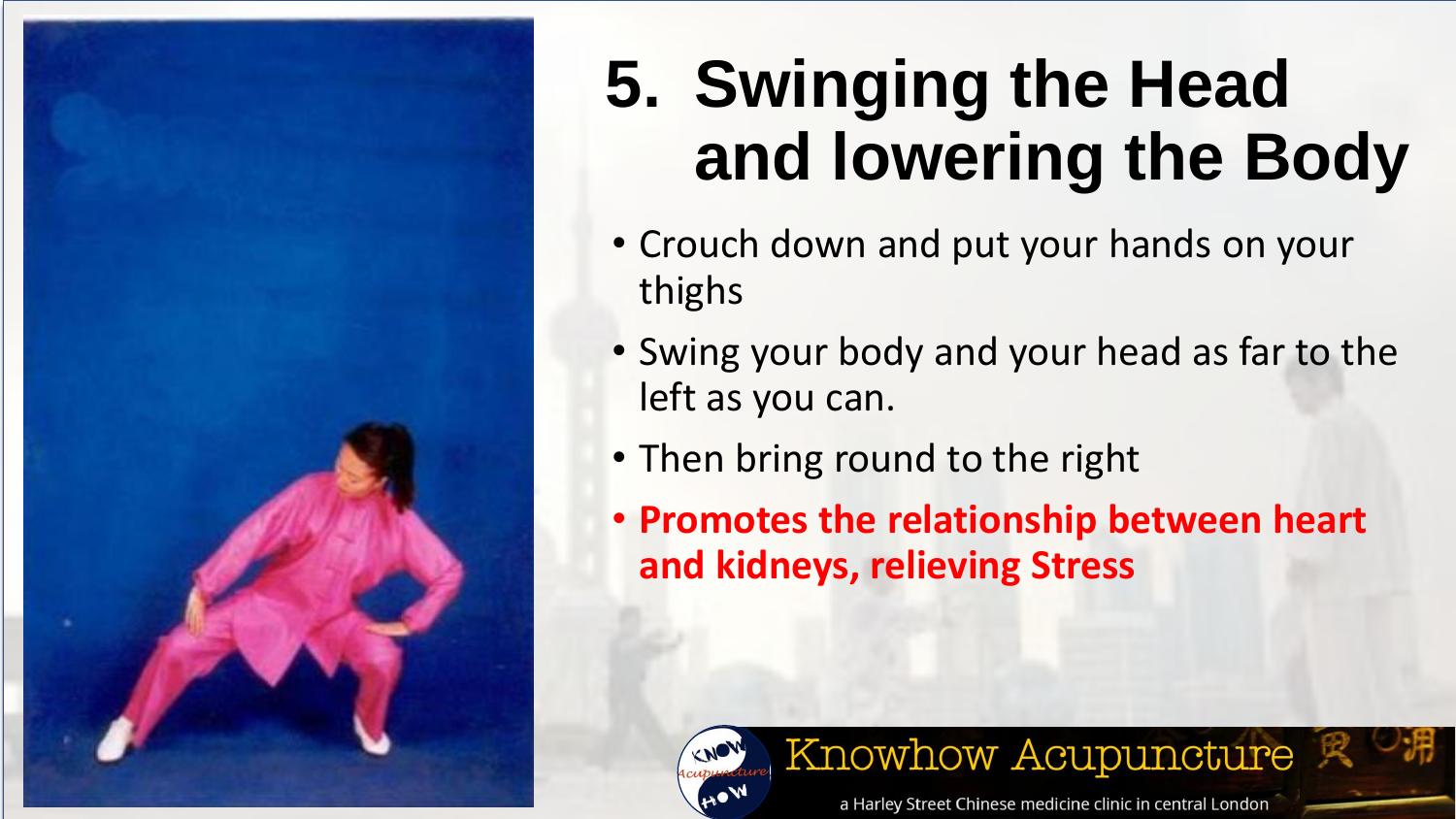

#### **6. Moving the Hands down the Back and Legs and touching the Feet**

- Place your hands behind your head and slide them down your neck over your chest, over your buttocks and bend to touch your toes.
- Stand up straight raise your hands high and bring them back doen to the back of your head
- **Reinforces the kidneys**

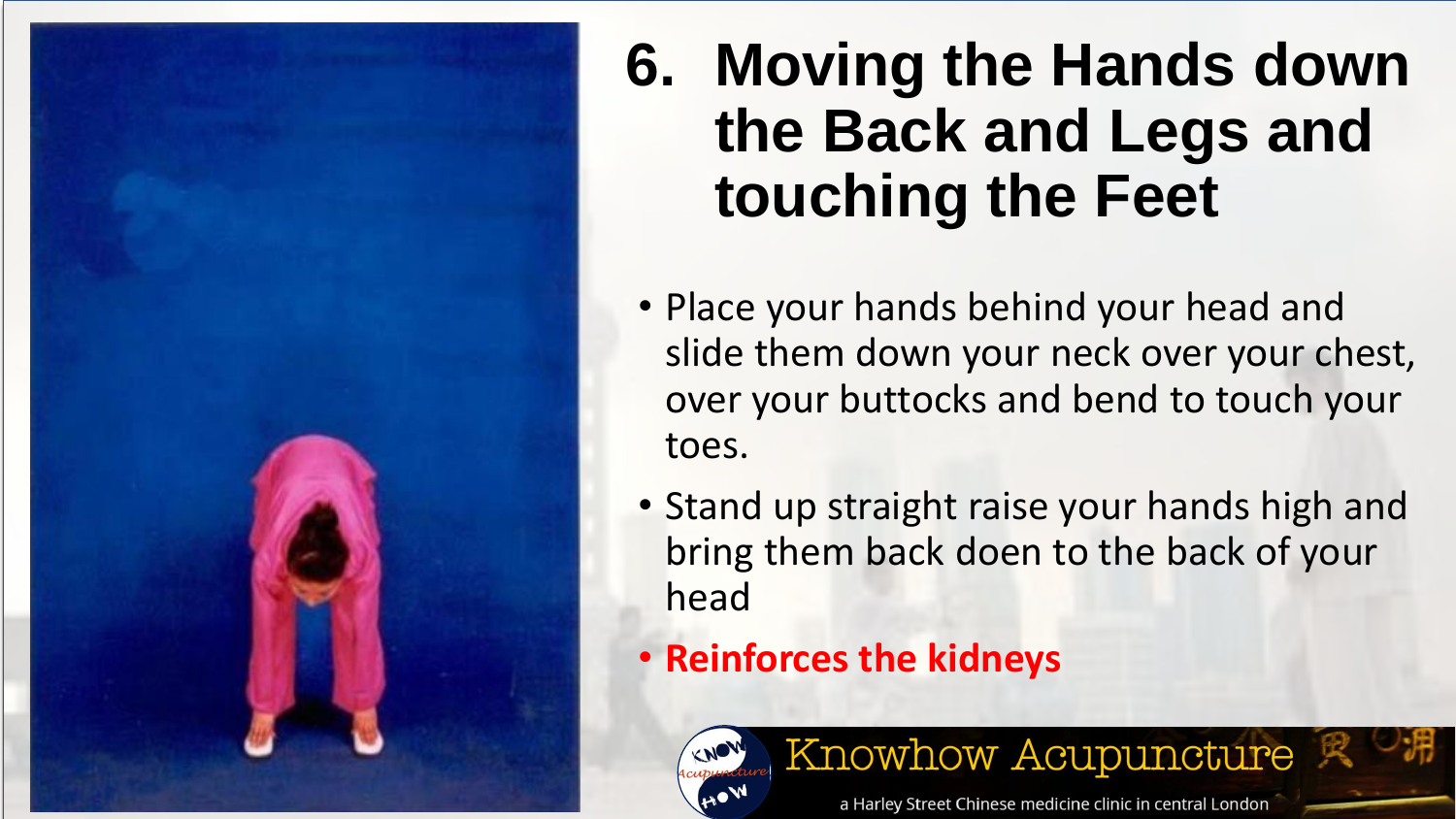

#### **7. Thrusting the Fists and making the eyes glare**

- Clench both fists on either side of your midriff.
- Punch with your right fist, while glaring
- Open your hand, turn the palm and clench the opposite way
- Withdraw your right fist and punch with the left, still glaring.
- **Enhances Strength**

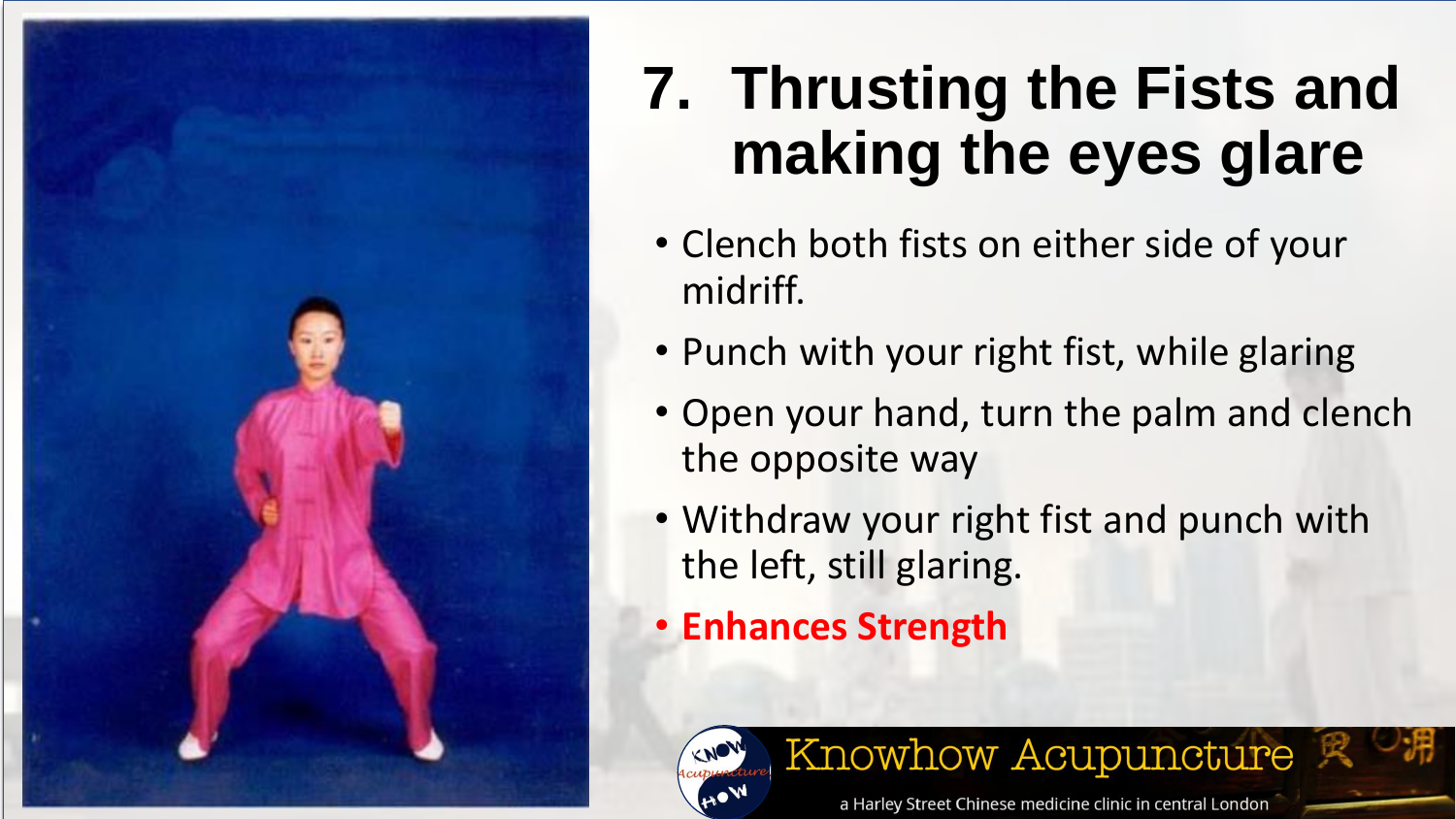

#### **8. Raise and lower your Heels**

- Hold your hands behind your back
- Raise up on your toes, and drop back on your heels
- **Enhances flow of Qi and develops resistance to diseases**



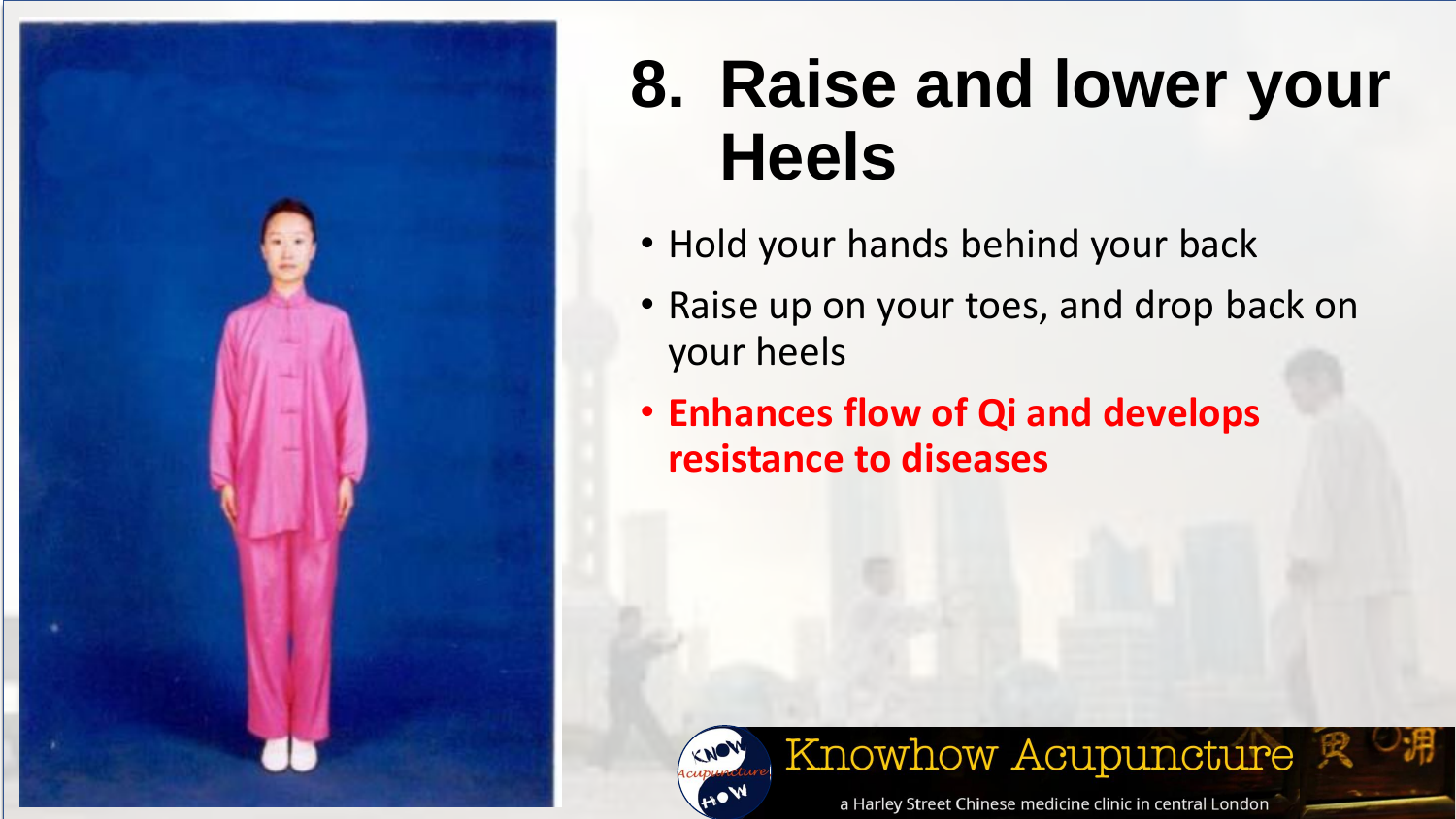## **Benefits of Practicing 8 Brocades Qigong**

- Ba Duan Jin combines exercise and memory work, which gives you positive outcomes and healthy benefits for your mind, body and spirit.
- It is also good for improving your body balance, respiratory, blood circulation and immune systems.
- •It feels good to stretch out your body, slow down your breathing, and relax your mind. Qigong can help you to relax when life is busy and stressful